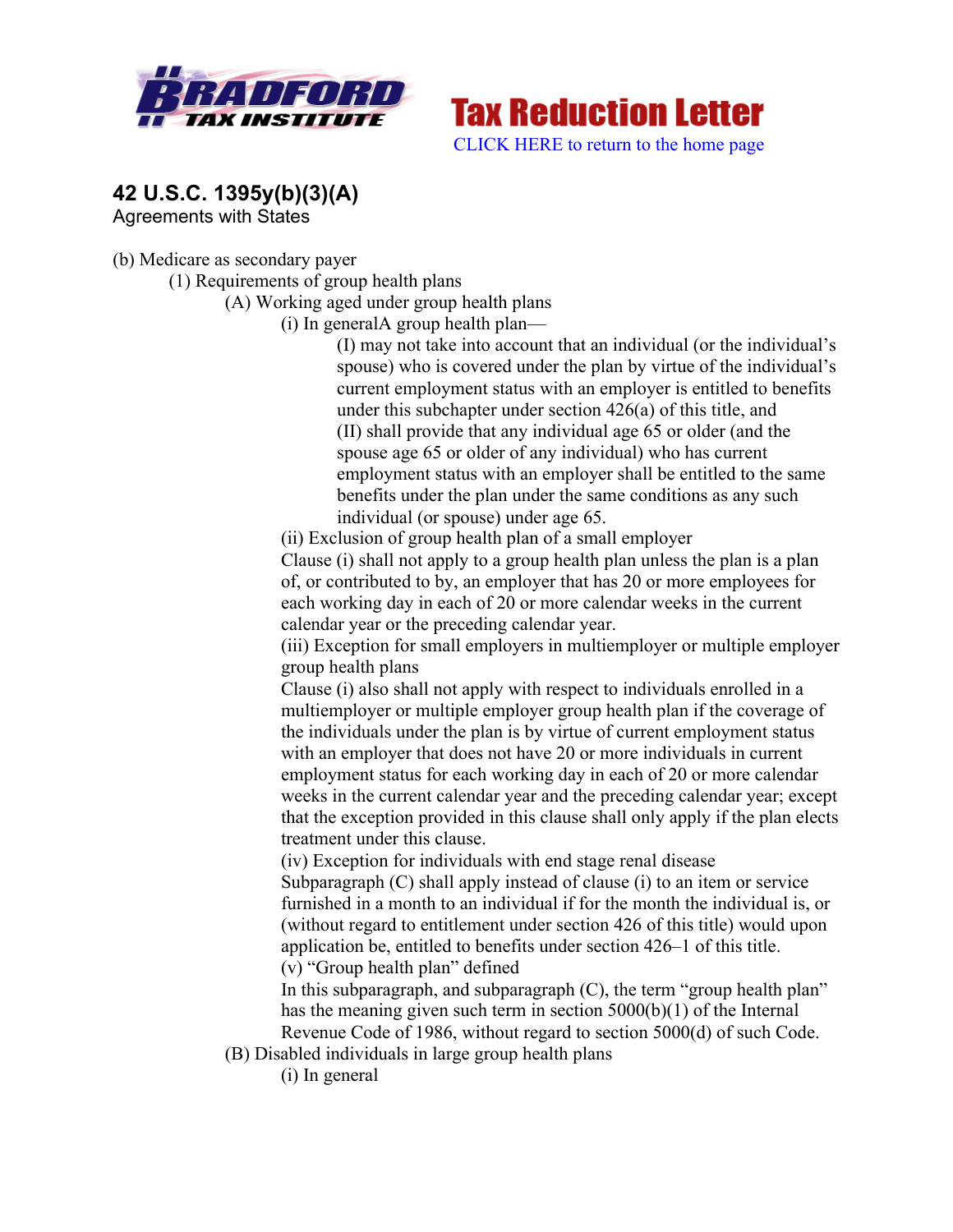A large group health plan (as defined in clause (iii)) may not take into account that an individual (or a member of the individual's family) who is covered under the plan by virtue of the individual's current employment status with an employer is entitled to benefits under this subchapter under section 426(b) of this title.

(ii) Exception for individuals with end stage renal disease Subparagraph (C) shall apply instead of clause (i) to an item or service furnished in a month to an individual if for the month the individual is, or (without regard to entitlement under section 426 of this title) would upon application be, entitled to benefits under section 426–1 of this title. (iii) "Large group health plan" defined

In this subparagraph, the term "large group health plan" has the meaning given such term in section 5000(b)(2) of the Internal Revenue Code of 1986, without regard to section 5000(d) of such Code.

(C) Individuals with end stage renal diseaseA group health plan (as defined in subparagraph  $(A)(v)$ —

(i) may not take into account that an individual is entitled to or eligible for benefits under this subchapter under section 426–1 of this title during the 12-month period which begins with the first month in which the individual becomes entitled to benefits under part A under the provisions of section 426–1 of this title, or, if earlier, the first month in which the individual would have been entitled to benefits under such part under the provisions of section 426–1 of this title if the individual had filed an application for such benefits; and

(ii) may not differentiate in the benefits it provides between individuals having end stage renal disease and other individuals covered by such plan on the basis of the existence of end stage renal disease, the need for renal dialysis, or in any other manner;

except that clause (ii) shall not prohibit a plan from paying benefits secondary to this subchapter when an individual is entitled to or eligible for benefits under this subchapter under section 426–1 of this title after the end of the 12-month period described in clause (i). Effective for items and services furnished on or after February 1, 1991, and before August 5, 1997,[2] (with respect to periods beginning on or after February 1, 1990), this subparagraph shall be applied by substituting "18-month" for "12 month" each place it appears. Effective for items and services furnished on or after August 5, 1997,[2] (with respect to periods beginning on or after the date that is 18 months prior to August 5, 1997), clauses (i) and (ii) shall be applied by substituting "30-month" for "12-month" each place it appears.

(D) Treatment of certain members of religious orders

In this subsection, an individual shall not be considered to be employed, or an employee, with respect to the performance of services as a member of a religious order which are considered employment only by virtue of an election made by the religious order under section 3121(r) of the Internal Revenue Code of 1986.

(E) General provisionsFor purposes of this subsection:

(i) Aggregation rules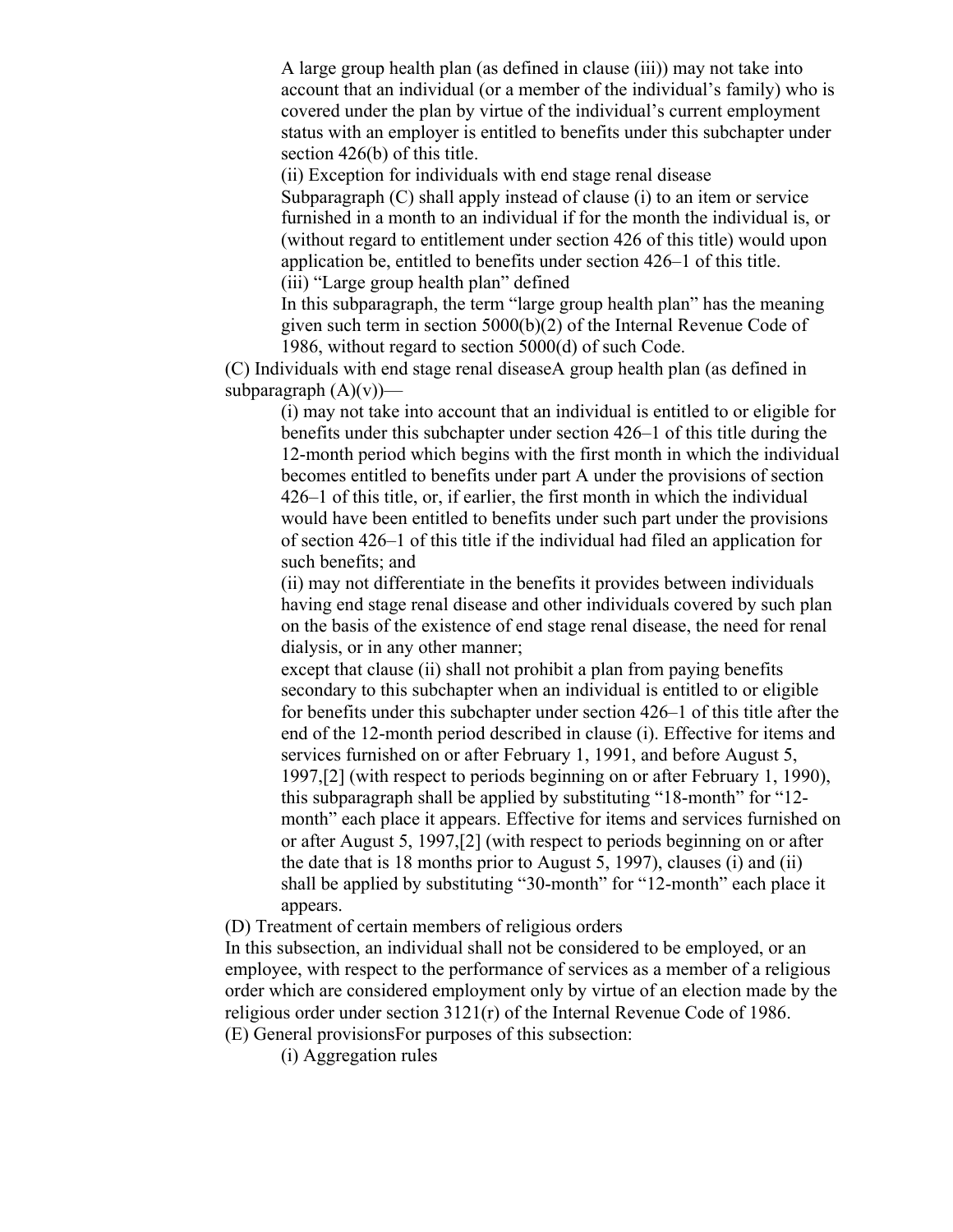(I) All employers treated as a single employer under subsection (a) or (b) of section 52 of the Internal Revenue Code of 1986 shall be treated as a single employer.

(II) All employees of the members of an affiliated service group (as defined in section 414(m) of such Code) shall be treated as employed by a single employer.

(III) Leased employees (as defined in section  $414(n)(2)$  of such Code) shall be treated as employees of the person for whom they perform services to the extent they are so treated under section 414(n) of such Code.

In applying sections of the Internal Revenue Code of 1986 under this clause, the Secretary shall rely upon regulations and decisions of the Secretary of the Treasury respecting such sections.

(ii) "Current employment status" defined

An individual has "current employment status" with an employer if the individual is an employee, is the employer, or is associated with the employer in a business relationship.

(iii) Treatment of self-employed persons as employers

The term "employer" includes a self-employed person.

(F) Limitation on beneficiary liability

An individual who is entitled to benefits under this subchapter and is furnished an item or service for which such benefits are incorrectly paid is not liable for repayment of such benefits under this paragraph unless payment of such benefits was made to the individual.

(2) Medicare secondary payer

(A) In generalPayment under this subchapter may not be made, except as provided in subparagraph (B), with respect to any item or service to the extent that—

(i) payment has been made, or can reasonably be expected to be made, with respect to the item or service as required under paragraph  $(1)$ , or (ii) payment has been made [3] or can reasonably be expected to be made [3] under a workmen's compensation law or plan of the United States or a State or under an automobile or liability insurance policy or plan (including a self-insured plan) or under no fault insurance. In this subsection, the term "primary plan" means a group health plan or large group health plan, to the extent that clause (i) applies, and a workmen's compensation law or plan, an automobile or liability insurance policy or plan (including a self-insured plan) or no fault insurance, to the extent that clause (ii) applies. An entity that engages in a business, trade, or profession shall be deemed to have a self-insured plan if it carries its own risk (whether by a failure to obtain insurance, or otherwise) in whole or in part.

(B) Conditional payment

(i) Authority to make conditional payment

The Secretary may make payment under this subchapter with respect to an item or service if a primary plan described in subparagraph (A)(ii) [4] has not made or cannot reasonably be expected to make payment with respect to such item or service promptly (as determined in accordance with regulations). Any such payment by the Secretary shall be conditioned on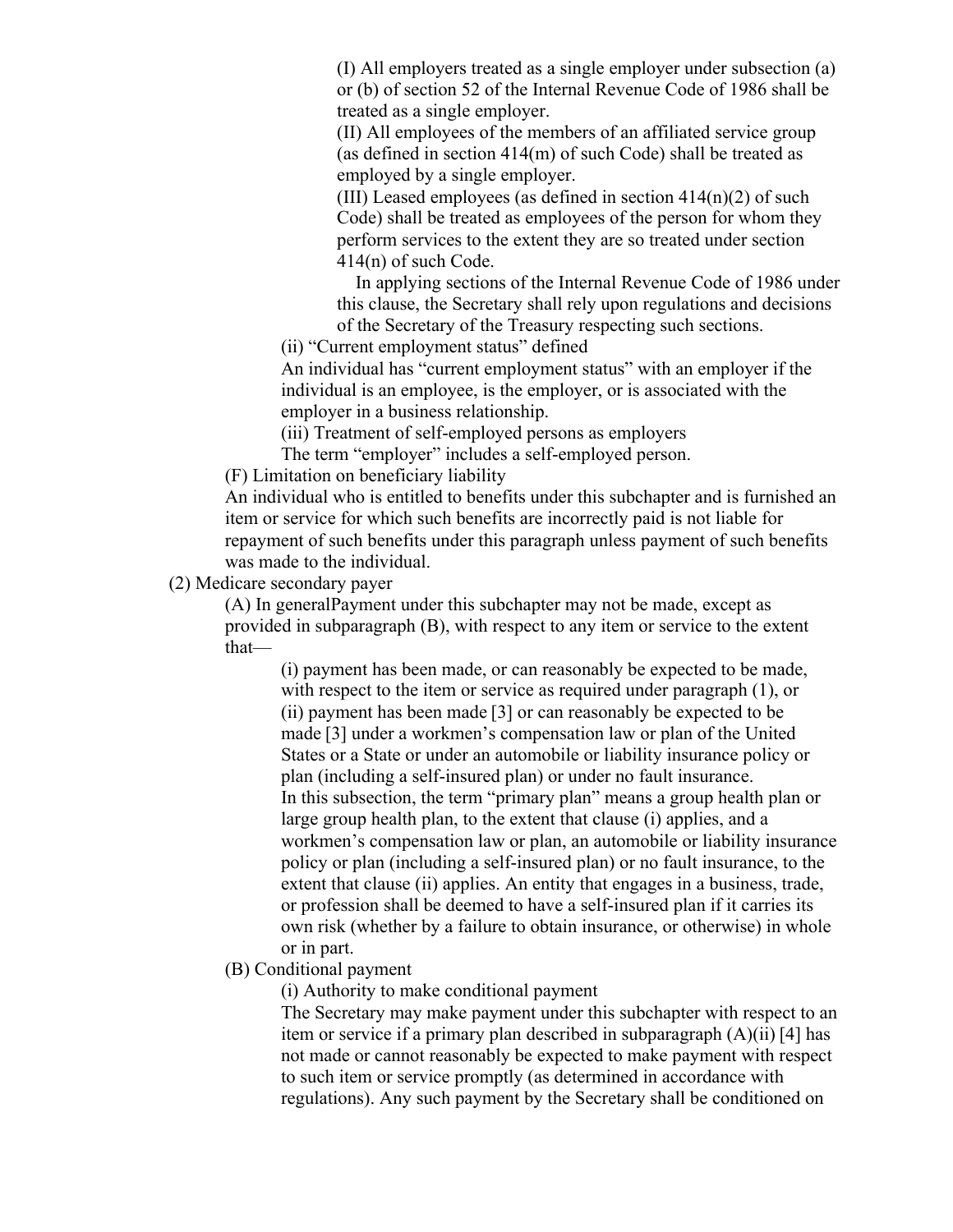reimbursement to the appropriate Trust Fund in accordance with the succeeding provisions of this subsection.

(ii) Repayment required

Subject to paragraph (9), a primary plan, and an entity that receives payment from a primary plan, shall reimburse the appropriate Trust Fund for any payment made by the Secretary under this subchapter with respect to an item or service if it is demonstrated that such primary plan has or had a responsibility to make payment with respect to such item or service. A primary plan's responsibility for such payment may be demonstrated by a judgment, a payment conditioned upon the recipient's compromise, waiver, or release (whether or not there is a determination or admission of liability) of payment for items or services included in a claim against the primary plan or the primary plan's insured, or by other means. If reimbursement is not made to the appropriate Trust Fund before the expiration of the 60-day period that begins on the date notice of, or information related to, a primary plan's responsibility for such payment or other information is received, the Secretary may charge interest (beginning with the date on which the notice or other information is received) on the amount of the reimbursement until reimbursement is made (at a rate determined by the Secretary in accordance with regulations of the Secretary of the Treasury applicable to charges for late payments). (iii) Action by United States

In order to recover payment made under this subchapter for an item or service, the United States may bring an action against any or all entities that are or were required or responsible (directly, as an insurer or selfinsurer, as a third-party administrator, as an employer that sponsors or contributes to a group health plan, or large group health plan, or otherwise) to make payment with respect to the same item or service (or any portion thereof) under a primary plan. The United States may, in accordance with paragraph (3)(A) collect double damages against any such entity. In addition, the United States may recover under this clause from any entity that has received payment from a primary plan or from the proceeds of a primary plan's payment to any entity. The United States may not recover from a third-party administrator under this clause in cases where the third-party administrator would not be able to recover the amount at issue from the employer or group health plan and is not employed by or under contract with the employer or group health plan at the time the action for recovery is initiated by the United States or for whom it provides administrative services due to the insolvency or bankruptcy of the employer or plan. An action may not be brought by the United States under this clause with respect to payment owed unless the complaint is filed not later than 3 years after the date of the receipt of notice of a settlement, judgment, award, or other payment made pursuant to paragraph (8) relating to such payment owed.

(iv) Subrogation rights

The United States shall be subrogated (to the extent of payment made under this subchapter for such an item or service) to any right under this subsection of an individual or any other entity to payment with respect to such item or service under a primary plan.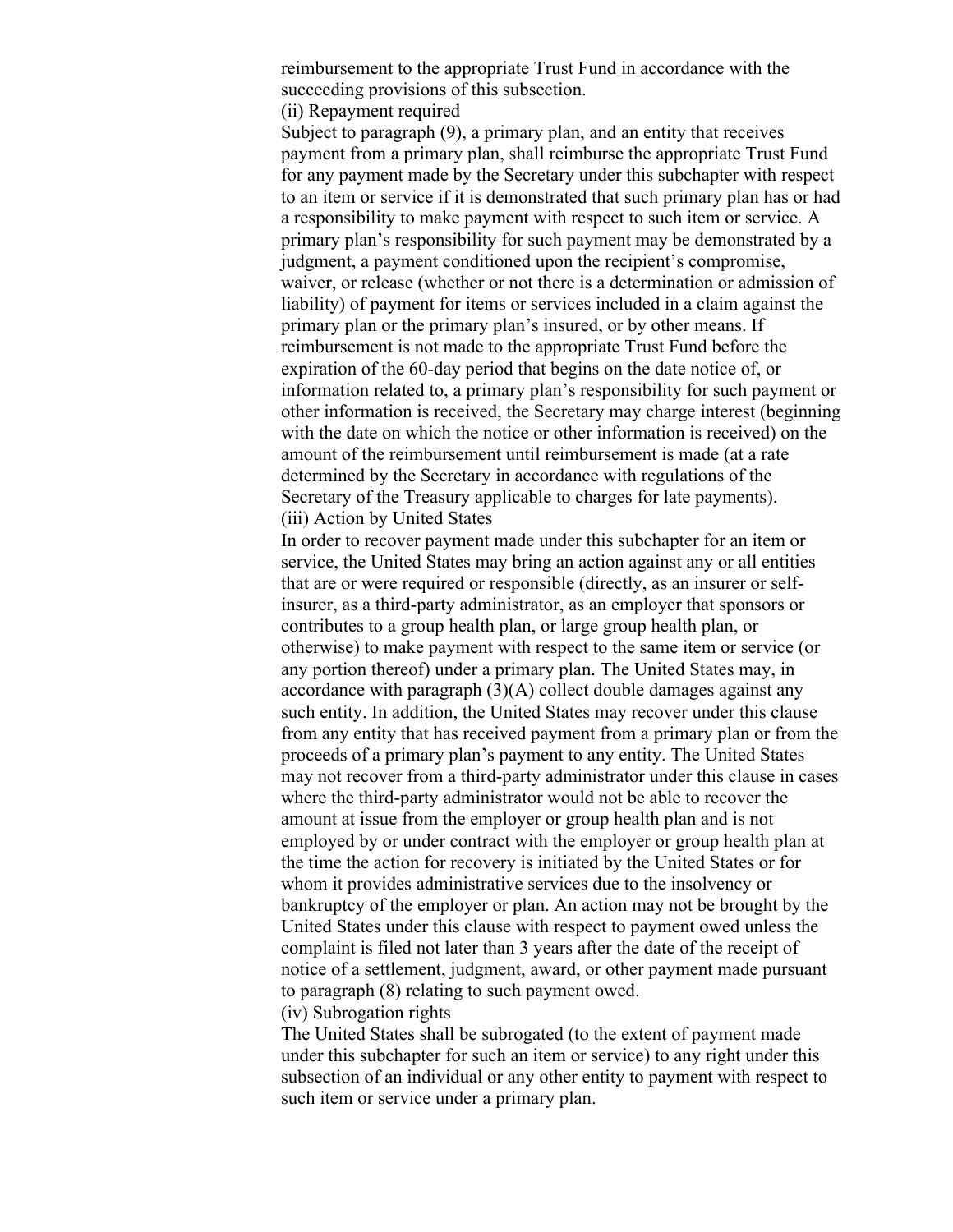(v) Waiver of rights

The Secretary may waive (in whole or in part) the provisions of this subparagraph in the case of an individual claim if the Secretary determines that the waiver is in the best interests of the program established under this subchapter.

(vi) Claims-filing period

Notwithstanding any other time limits that may exist for filing a claim under an employer group health plan, the United States may seek to recover conditional payments in accordance with this subparagraph where the request for payment is submitted to the entity required or responsible under this subsection to pay with respect to the item or service (or any portion thereof) under a primary plan within the 3-year period beginning on the date on which the item or service was furnished.

(vii) Use of website to determine final conditional reimbursement amount

(I) Notice to Secretary of expected date of a settlement, judgment, etc.

In the case of a payment made by the Secretary pursuant to clause (i) for items and services provided to the claimant, the claimant or applicable plan (as defined in paragraph  $(8)(F)$ ) may at any time beginning 120 days before the reasonably expected date of a settlement, judgment, award, or other payment, notify the Secretary that a payment is reasonably expected and the expected date of such payment.

(II) Secretarial providing access to claims information through a websiteThe Secretary shall maintain and make available to individuals to whom items and services are furnished under this subchapter (and to authorized family or other representatives recognized under regulations and to an applicable plan which has obtained the consent of the individual) access to information on the claims for such items and services (including payment amounts for such claims), including those claims that relate to a potential settlement, judgment, award, or other payment. Such access shall be provided to an individual, representative, or plan through a website that requires a password to gain access to the information. The Secretary shall update the information on claims and payments on such website in as timely a manner as possible but not later than 15 days after the date that payment is made. Information related to claims and payments subject to the notice under subclause (I) shall be maintained and made available consistent with the following:

> (aa) The information shall be as complete as possible and shall include provider or supplier name, diagnosis codes (if any), dates of service, and conditional payment amounts. (bb) The information accurately identifies those claims and payments that are related to a potential settlement, judgment, award, or other payment to which the provisions of this subsection apply.

(cc) The website provides a method for the receipt of secure electronic communications with the individual, representative, or plan involved.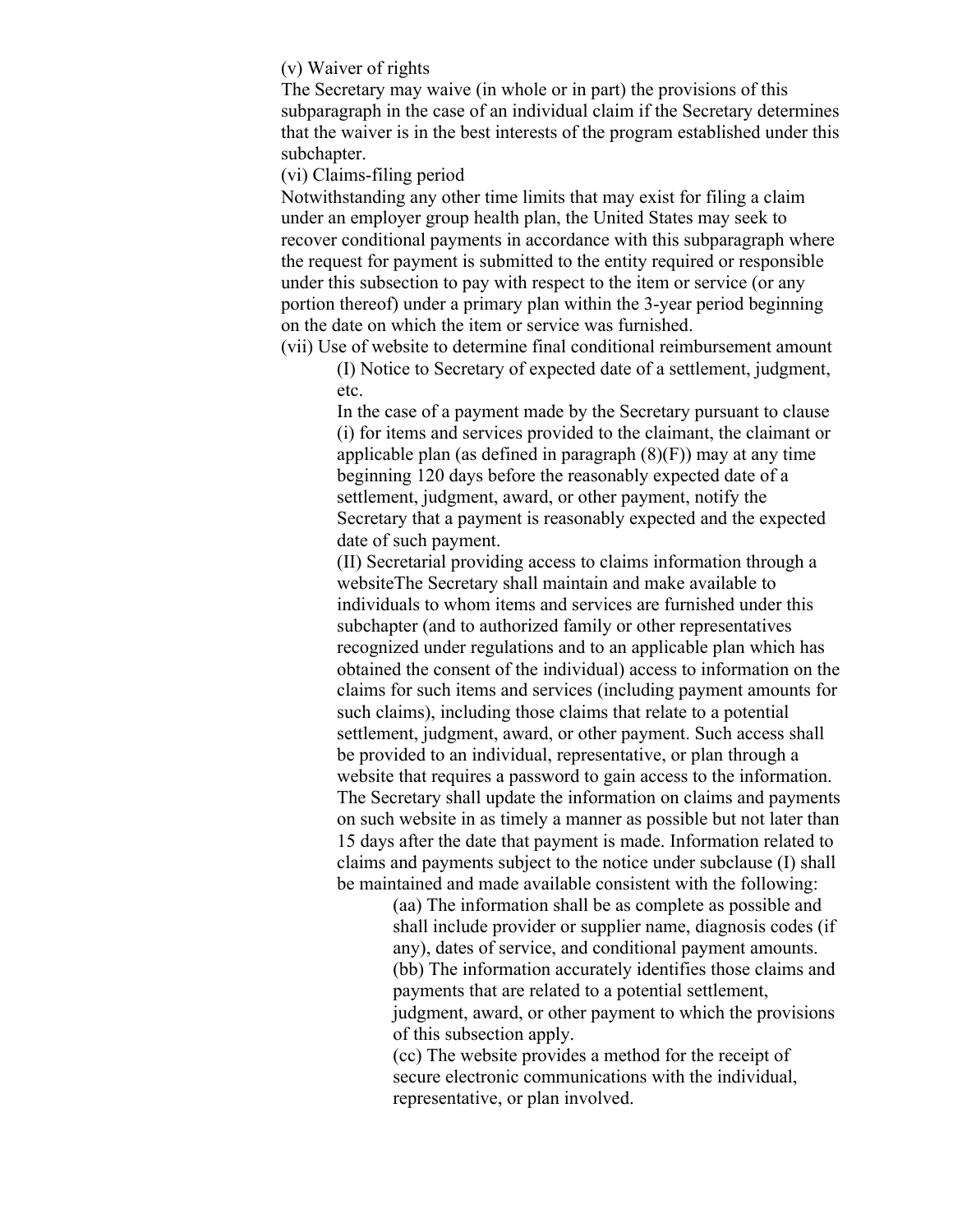(dd) The website provides that information is transmitted from the website in a form that includes an official time and date that the information is transmitted.

(ee) The website shall permit the individual, representative, or plan to download a statement of reimbursement amounts (in this clause referred to as a "statement of reimbursement amount") on payments for claims under this subchapter relating to a potential settlement, judgment, award, or other payment.

(III) Use of timely web download as basis for final conditional amount

If an individual (or other claimant or applicable plan with the consent of the individual) obtains a statement of reimbursement amount from the website during the protected period as defined in subclause (V) and the related settlement, judgment, award or other payment is made during such period, then the last statement of reimbursement amount that is downloaded during such period and within 3 business days before the date of the settlement, judgment, award, or other payment shall constitute the final conditional amount subject to recovery under clause (ii) related to such settlement, judgment, award, or other payment.

(IV) Resolution of discrepancies

If the individual (or authorized representative) believes there is a discrepancy with the statement of reimbursement amount, the Secretary shall provide a timely process to resolve the discrepancy. Under such process the individual (or representative) must provide documentation explaining the discrepancy and a proposal to resolve such discrepancy. Within 11 business days after the date of receipt of such documentation, the Secretary shall determine whether there is a reasonable basis to include or remove claims on the statement of reimbursement. If the Secretary does not make such determination within the 11 business-day period, then the proposal to resolve the discrepancy shall be accepted. If the Secretary determines within such period that there is not a reasonable basis to include or remove claims on the statement of reimbursement, the proposal shall be rejected. If the Secretary determines within such period that there is a reasonable basis to conclude there is a discrepancy, the Secretary must respond in a timely manner by agreeing to the proposal to resolve the discrepancy or by providing documentation showing with good cause why the Secretary is not agreeing to such proposal and establishing an alternate discrepancy resolution. In no case shall the process under this subclause be treated as an appeals process or as establishing a right of appeal for a statement of reimbursement amount and there shall be no administrative or judicial review of the Secretary's determinations under this subclause.

(V) Protected period

In subclause (III), the term "protected period" means, with respect to a settlement, judgment, award or other payment relating to an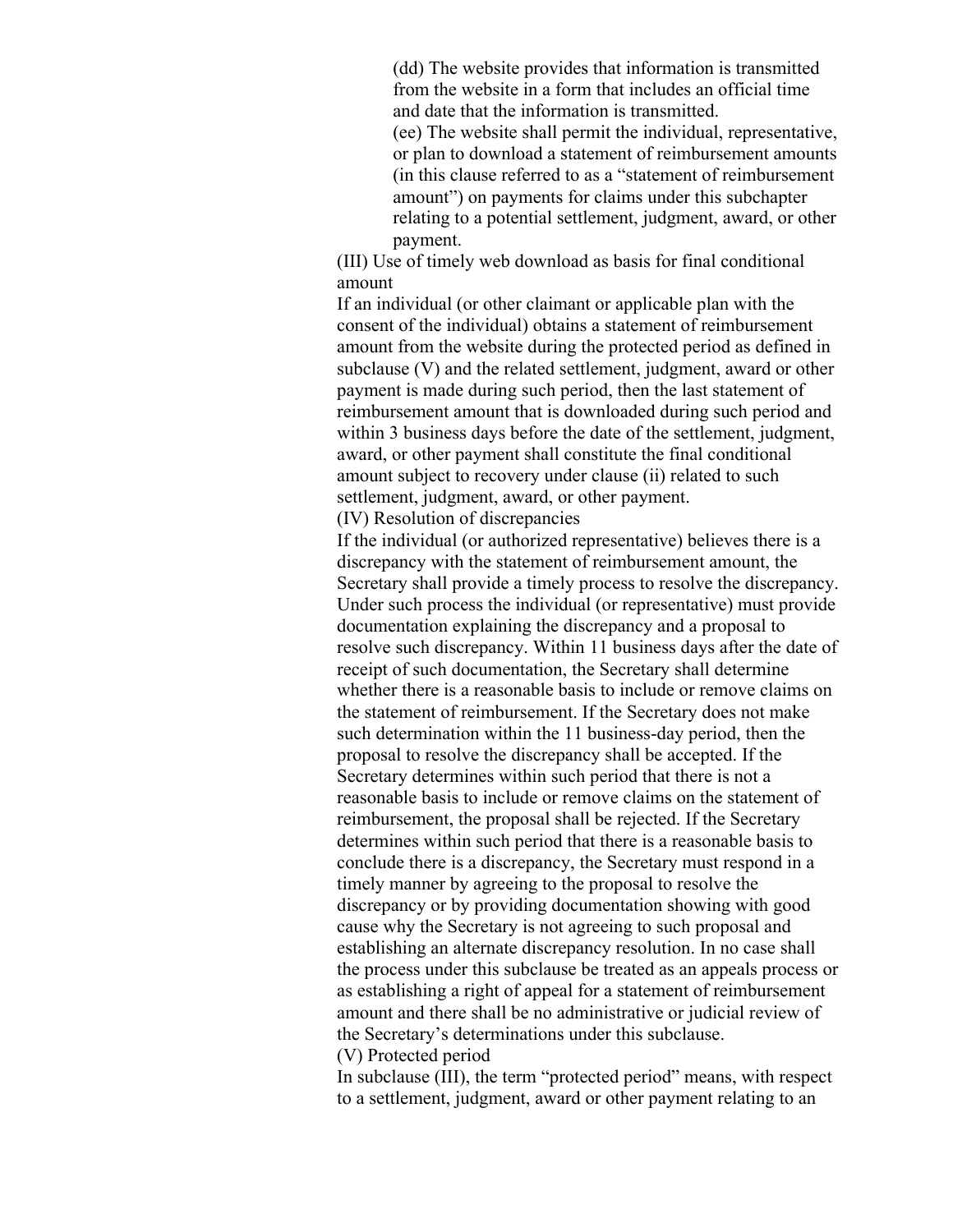injury or incident, the portion (if any) of the period beginning on the date of notice under subclause (I) with respect to such settlement, judgment, award, or other payment that is after the end of a Secretarial response period beginning on the date of such notice to the Secretary. Such Secretarial response period shall be a period of 65 days, except that such period may be extended by the Secretary for a period of an additional 30 days if the Secretary determines that additional time is required to address claims for which payment has been made. Such Secretarial response period shall be extended and shall not include any days for any part of which the Secretary determines (in accordance with regulations) that there was a failure in the claims and payment posting system and the failure was justified due to exceptional circumstances (as defined in such regulations). Such regulations shall define exceptional circumstances in a manner so that not more than 1 percent of the repayment obligations under this subclause would qualify as exceptional circumstances.

(VI) Effective date

The Secretary shall promulgate final regulations to carry out this clause not later than 9 months after January 10, 2013. (VII) Website including successor technology

In this clause, the term "website" includes any successor technology.

(viii) Right of appeal for secondary payer determinations relating to liability insurance (including self-insurance), no fault insurance, and workers' compensation laws and plans

The Secretary shall promulgate regulations establishing a right of appeal and appeals process, with respect to any determination under this subsection for a payment made under this subchapter for an item or service for which the Secretary is seeking to recover conditional payments from an applicable plan (as defined in paragraph  $(8)(F)$ ) that is a primary plan under subsection  $(A)(ii)$ , [5] under which the applicable plan involved, or an attorney, agent, or third party administrator on behalf of such plan, may appeal such determination. The individual furnished such an item or service shall be notified of the plan's intent to appeal such determination[6]

(C) Treatment of questionnaires

The Secretary may not fail to make payment under subparagraph (A) solely on the ground that an individual failed to complete a questionnaire concerning the existence of a primary plan.

(3) Enforcement

(A) Private cause of action

There is established a private cause of action for damages (which shall be in an amount double the amount otherwise provided) in the case of a primary plan which fails to provide for primary payment (or appropriate reimbursement) in accordance with paragraphs  $(1)$  and  $(2)(A)$ .

(B) Reference to excise tax with respect to nonconforming group health plans For provision imposing an excise tax with respect to nonconforming group health plans, see section 5000 of the Internal Revenue Code of 1986.